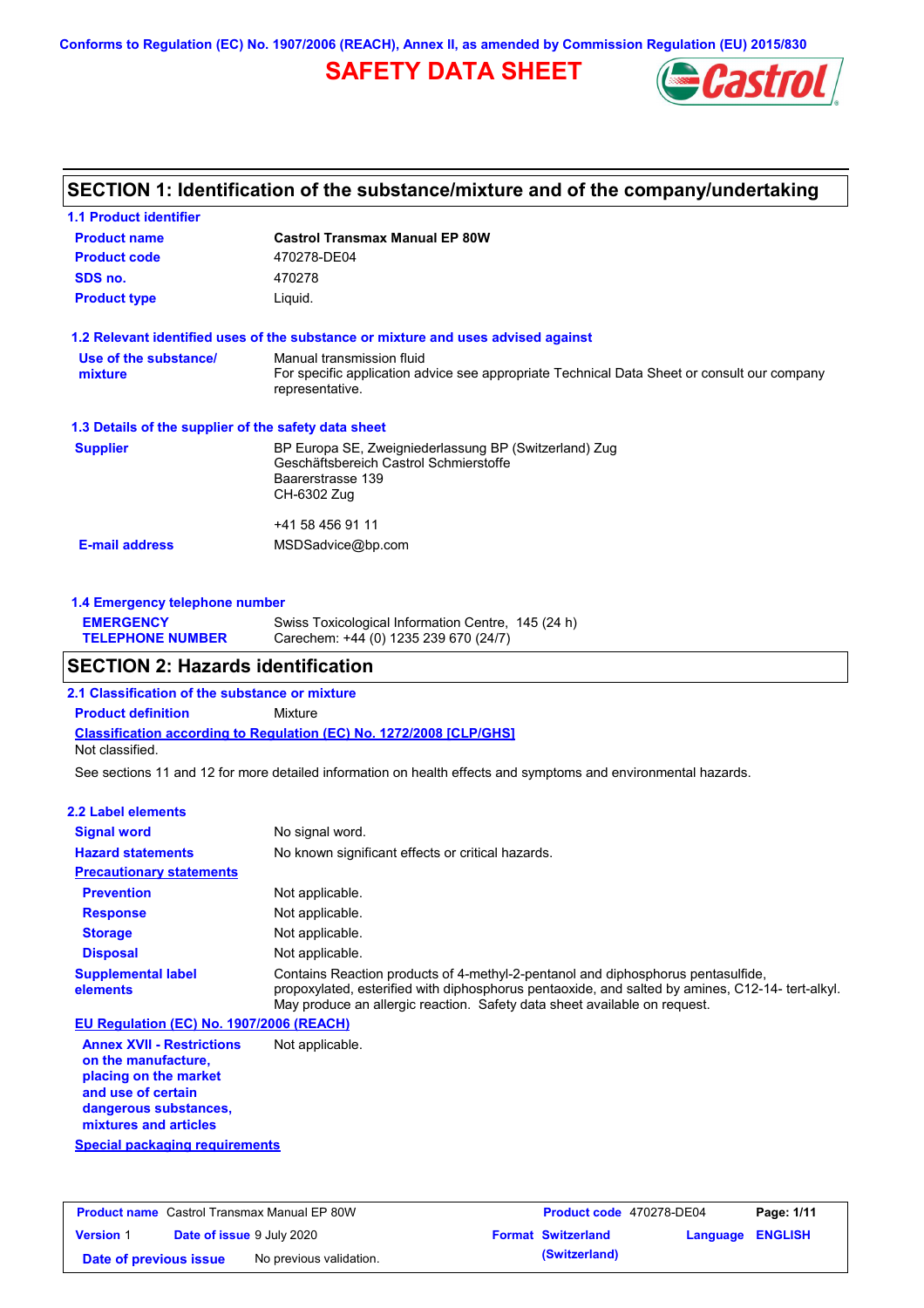# **SECTION 2: Hazards identification**

| <b>Containers to be fitted</b><br>with child-resistant<br>fastenings                                                     | Not applicable.                                                                                               |
|--------------------------------------------------------------------------------------------------------------------------|---------------------------------------------------------------------------------------------------------------|
| <b>Tactile warning of danger</b>                                                                                         | Not applicable.                                                                                               |
| 2.3 Other hazards                                                                                                        |                                                                                                               |
| <b>Results of PBT and vPvB</b><br>assessment                                                                             | Product does not meet the criteria for PBT or vPvB according to Regulation (EC) No. 1907/2006,<br>Annex XIII. |
| <b>Product meets the criteria</b><br>for PBT or vPvB according<br>to Regulation (EC) No.<br><b>1907/2006, Annex XIII</b> | This mixture does not contain any substances that are assessed to be a PBT or a vPvB.                         |
| Other hazards which do<br>not result in classification                                                                   | Defatting to the skin.                                                                                        |

## **SECTION 3: Composition/information on ingredients**

Mixture

#### **3.2 Mixtures**

**Product definition**

Highly refined base oil (IP 346 DMSO extract < 3%). Proprietary performance additives.

|  | <b>Product/ingredient</b><br>name | <b>Identifiers</b> | % | <b>Regulation (EC) No.</b><br>1272/2008 [CLP] | <b>Type</b> |
|--|-----------------------------------|--------------------|---|-----------------------------------------------|-------------|
|--|-----------------------------------|--------------------|---|-----------------------------------------------|-------------|

| Distillates (petroleum), hydrotreated<br>heavy paraffinic | REACH #: 01-2119484627-25 ≥90<br>EC: 265-157-1<br>CAS: 64742-54-7<br>Index: 649-467-00-8 | Not classified. | $[2]$ |
|-----------------------------------------------------------|------------------------------------------------------------------------------------------|-----------------|-------|
| <b>Type</b>                                               |                                                                                          |                 |       |

[1] Substance classified with a health or environmental hazard

[2] Substance with a workplace exposure limit

[3] Substance meets the criteria for PBT according to Regulation (EC) No. 1907/2006, Annex XIII

[4] Substance meets the criteria for vPvB according to Regulation (EC) No. 1907/2006, Annex XIII

[5] Substance of equivalent concern

[6] Additional disclosure due to company policy

Occupational exposure limits, if available, are listed in Section 8.

### **SECTION 4: First aid measures**

#### **4.1 Description of first aid measures**

| <b>Eye contact</b>                | In case of contact, immediately flush eyes with plenty of water for at least 15 minutes. Eyelids<br>should be held away from the eyeball to ensure thorough rinsing. Check for and remove any<br>contact lenses. Get medical attention. |
|-----------------------------------|-----------------------------------------------------------------------------------------------------------------------------------------------------------------------------------------------------------------------------------------|
| <b>Skin contact</b>               | Wash skin thoroughly with soap and water or use recognised skin cleanser. Remove<br>contaminated clothing and shoes. Wash clothing before reuse. Clean shoes thoroughly before<br>reuse. Get medical attention if irritation develops.  |
| <b>Inhalation</b>                 | If inhaled, remove to fresh air. Get medical attention if symptoms occur.                                                                                                                                                               |
| <b>Ingestion</b>                  | Do not induce vomiting unless directed to do so by medical personnel. Get medical attention if<br>symptoms occur.                                                                                                                       |
| <b>Protection of first-aiders</b> | No action shall be taken involving any personal risk or without suitable training.                                                                                                                                                      |

#### **4.2 Most important symptoms and effects, both acute and delayed**

See Section 11 for more detailed information on health effects and symptoms.

### **Potential acute health effects**

| <b>Inhalation</b>                                                                                                 | Vapour inhalation under ambient conditions is not normally a problem due to low vapour<br>pressure.               |  |  |
|-------------------------------------------------------------------------------------------------------------------|-------------------------------------------------------------------------------------------------------------------|--|--|
| <b>Ingestion</b>                                                                                                  | No known significant effects or critical hazards.                                                                 |  |  |
| <b>Skin contact</b>                                                                                               | Defatting to the skin. May cause skin dryness and irritation.                                                     |  |  |
| Eye contact                                                                                                       | No known significant effects or critical hazards.                                                                 |  |  |
|                                                                                                                   | Delayed and immediate effects as well as chronic effects from short and long-term exposure                        |  |  |
| <b>Inhalation</b>                                                                                                 | Overexposure to the inhalation of airborne droplets or aerosols may cause irritation of the<br>respiratory tract. |  |  |
| Ingestion                                                                                                         | Ingestion of large quantities may cause nausea and diarrhoea.                                                     |  |  |
| Prolonged or repeated contact can defat the skin and lead to irritation and/or dermatitis.<br><b>Skin contact</b> |                                                                                                                   |  |  |
|                                                                                                                   | <b>Product name</b> Castrol Transmax Manual EP 80W<br>Product code 470278-DE04<br>Page: 2/11                      |  |  |
| <b>Version 1</b>                                                                                                  | <b>ENGLISH</b><br>Date of issue 9 July 2020<br><b>Format Switzerland</b><br>Language                              |  |  |
| Date of previous issue                                                                                            | (Switzerland)<br>No previous validation.                                                                          |  |  |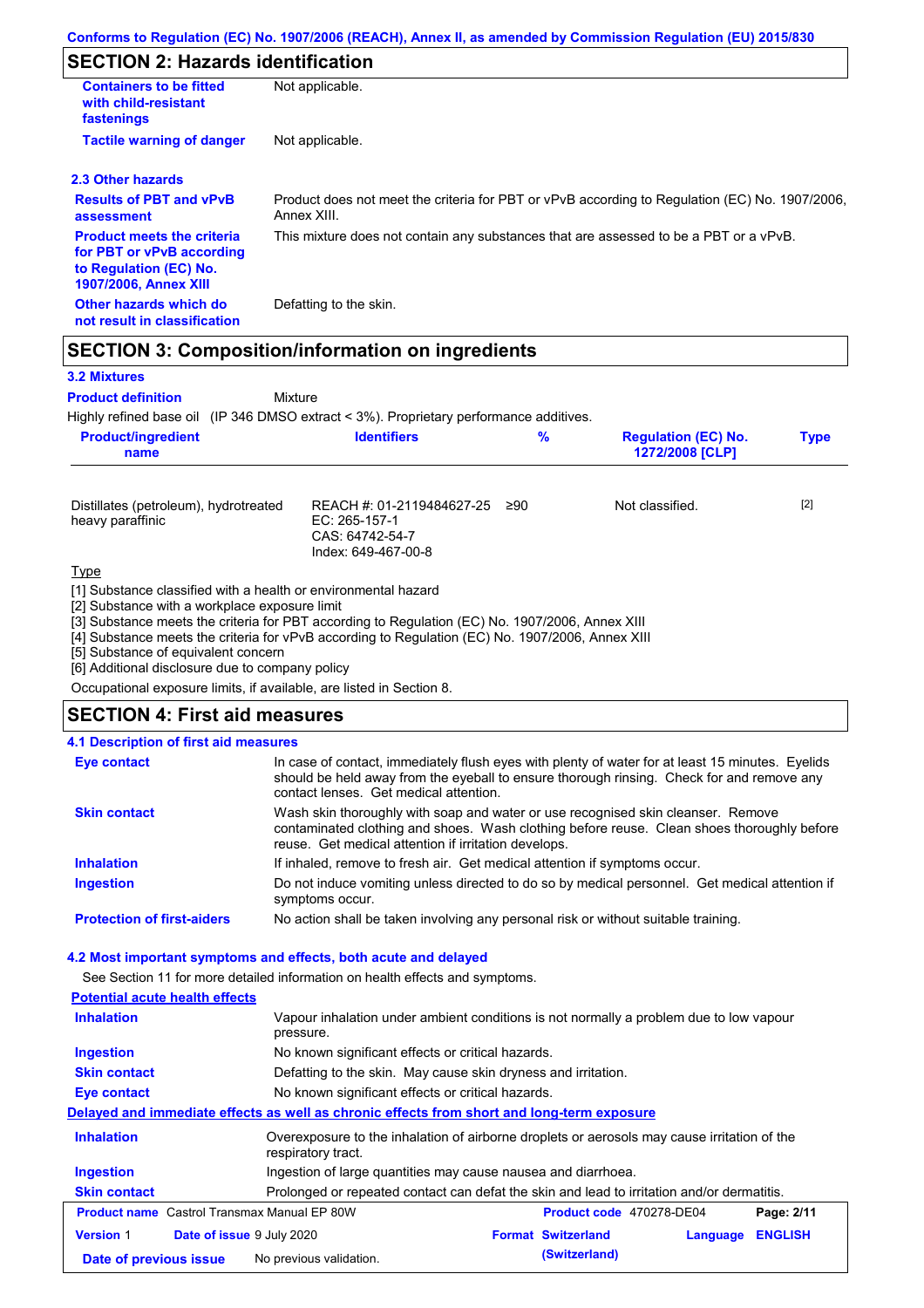|                                                           | Conforms to Regulation (EC) No. 1907/2006 (REACH), Annex II, as amended by Commission Regulation (EU) 2015/830                                                                                                                                                                                                                                                    |
|-----------------------------------------------------------|-------------------------------------------------------------------------------------------------------------------------------------------------------------------------------------------------------------------------------------------------------------------------------------------------------------------------------------------------------------------|
| <b>SECTION 4: First aid measures</b>                      |                                                                                                                                                                                                                                                                                                                                                                   |
| <b>Eye contact</b>                                        | Potential risk of transient stinging or redness if accidental eye contact occurs.                                                                                                                                                                                                                                                                                 |
|                                                           | 4.3 Indication of any immediate medical attention and special treatment needed                                                                                                                                                                                                                                                                                    |
| <b>Notes to physician</b>                                 | Treatment should in general be symptomatic and directed to relieving any effects.                                                                                                                                                                                                                                                                                 |
| <b>SECTION 5: Firefighting measures</b>                   |                                                                                                                                                                                                                                                                                                                                                                   |
| 5.1 Extinguishing media                                   |                                                                                                                                                                                                                                                                                                                                                                   |
| <b>Suitable extinguishing</b><br>media                    | In case of fire, use foam, dry chemical or carbon dioxide extinguisher or spray.                                                                                                                                                                                                                                                                                  |
| <b>Unsuitable extinguishing</b><br>media                  | Do not use water jet. The use of a water jet may cause the fire to spread by splashing the<br>burning product.                                                                                                                                                                                                                                                    |
| 5.2 Special hazards arising from the substance or mixture |                                                                                                                                                                                                                                                                                                                                                                   |
| <b>Hazards from the</b><br>substance or mixture           | In a fire or if heated, a pressure increase will occur and the container may burst.                                                                                                                                                                                                                                                                               |
| <b>Hazardous combustion</b><br>products                   | Combustion products may include the following:<br>carbon oxides (CO, CO <sub>2</sub> ) (carbon monoxide, carbon dioxide)                                                                                                                                                                                                                                          |
| <b>5.3 Advice for firefighters</b>                        |                                                                                                                                                                                                                                                                                                                                                                   |
| <b>Special precautions for</b><br>fire-fighters           | No action shall be taken involving any personal risk or without suitable training. Promptly<br>isolate the scene by removing all persons from the vicinity of the incident if there is a fire.                                                                                                                                                                    |
| <b>Special protective</b><br>equipment for fire-fighters  | Fire-fighters should wear appropriate protective equipment and self-contained breathing<br>apparatus (SCBA) with a full face-piece operated in positive pressure mode. Clothing for fire-<br>fighters (including helmets, protective boots and gloves) conforming to European standard EN<br>469 will provide a basic level of protection for chemical incidents. |

## **SECTION 6: Accidental release measures**

|                                                          | 6.1 Personal precautions, protective equipment and emergency procedures                                                                                                                                                                                                                                                                                                                        |
|----------------------------------------------------------|------------------------------------------------------------------------------------------------------------------------------------------------------------------------------------------------------------------------------------------------------------------------------------------------------------------------------------------------------------------------------------------------|
| For non-emergency<br>personnel                           | No action shall be taken involving any personal risk or without suitable training. Evacuate<br>surrounding areas. Keep unnecessary and unprotected personnel from entering. Do not touch<br>or walk through spilt material. Floors may be slippery; use care to avoid falling. Put on<br>appropriate personal protective equipment.                                                            |
| For emergency responders                                 | If specialised clothing is required to deal with the spillage, take note of any information in<br>Section 8 on suitable and unsuitable materials. See also the information in "For non-<br>emergency personnel".                                                                                                                                                                               |
| <b>6.2 Environmental</b><br>precautions                  | Avoid dispersal of spilt material and runoff and contact with soil, waterways, drains and sewers.<br>Inform the relevant authorities if the product has caused environmental pollution (sewers,<br>waterways, soil or air).                                                                                                                                                                    |
| 6.3 Methods and material for containment and cleaning up |                                                                                                                                                                                                                                                                                                                                                                                                |
| <b>Small spill</b>                                       | Stop leak if without risk. Move containers from spill area. Absorb with an inert material and<br>place in an appropriate waste disposal container. Dispose of via a licensed waste disposal<br>contractor.                                                                                                                                                                                     |
| <b>Large spill</b>                                       | Stop leak if without risk. Move containers from spill area. Prevent entry into sewers, water<br>courses, basements or confined areas. Contain and collect spillage with non-combustible,<br>absorbent material e.g. sand, earth, vermiculite or diatomaceous earth and place in container<br>for disposal according to local regulations. Dispose of via a licensed waste disposal contractor. |
| 6.4 Reference to other<br><b>sections</b>                | See Section 1 for emergency contact information.<br>See Section 5 for firefighting measures.<br>See Section 8 for information on appropriate personal protective equipment.<br>See Section 12 for environmental precautions.<br>See Section 13 for additional waste treatment information.                                                                                                     |

| <b>Product name</b> Castrol Transmax Manual EP 80W |                                  | <b>Product code</b> 470278-DE04 |  | Page: 3/11                |                         |  |
|----------------------------------------------------|----------------------------------|---------------------------------|--|---------------------------|-------------------------|--|
| <b>Version 1</b>                                   | <b>Date of issue 9 July 2020</b> |                                 |  | <b>Format Switzerland</b> | <b>Language ENGLISH</b> |  |
| Date of previous issue                             |                                  | No previous validation.         |  | (Switzerland)             |                         |  |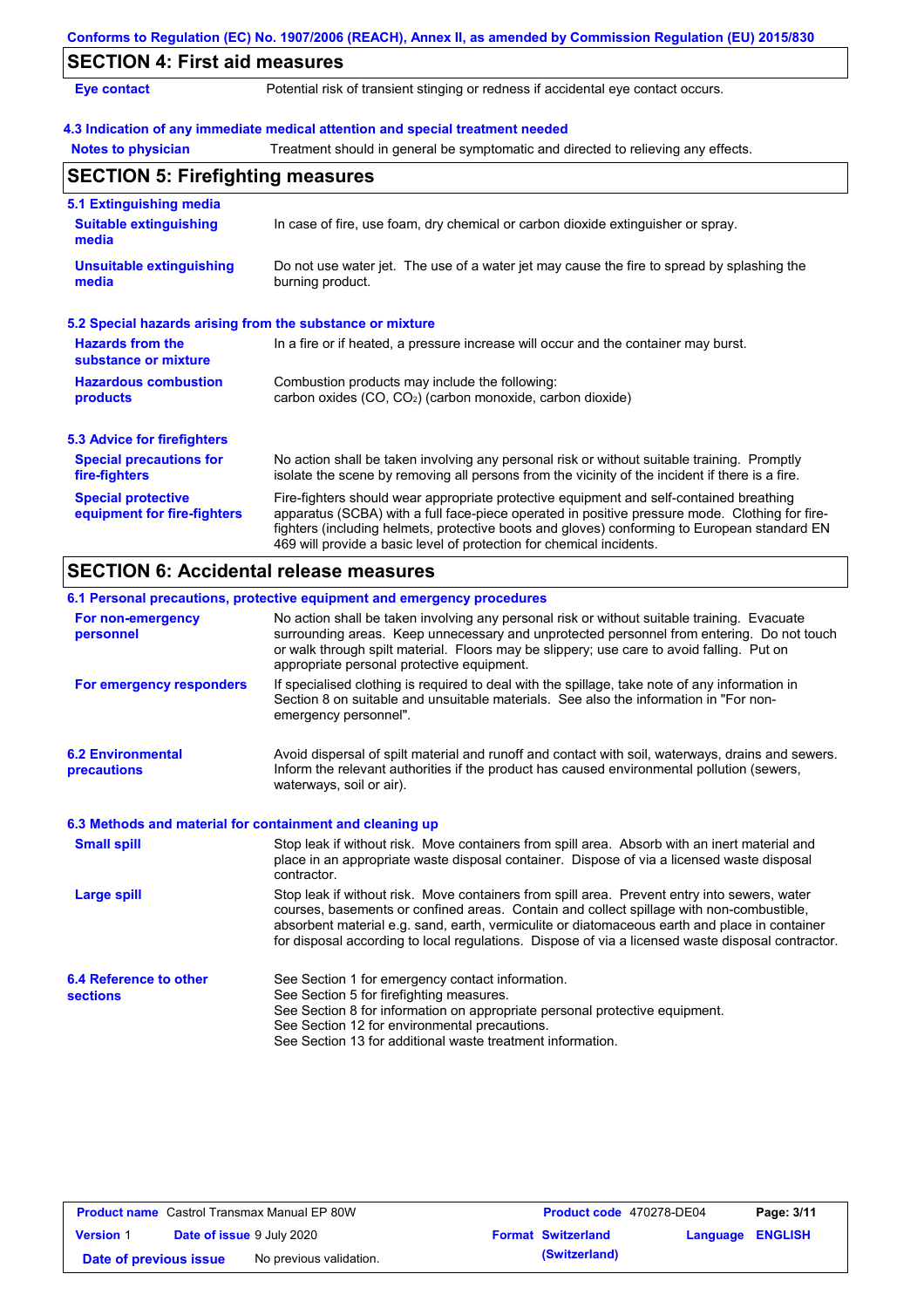## **SECTION 7: Handling and storage**

| 7.1 Precautions for safe handling                                                    |                                                                                                                                                                                                                                                                                                                                                                                                                                                                                          |
|--------------------------------------------------------------------------------------|------------------------------------------------------------------------------------------------------------------------------------------------------------------------------------------------------------------------------------------------------------------------------------------------------------------------------------------------------------------------------------------------------------------------------------------------------------------------------------------|
| <b>Protective measures</b>                                                           | Put on appropriate personal protective equipment.                                                                                                                                                                                                                                                                                                                                                                                                                                        |
| <b>Advice on general</b><br>occupational hygiene                                     | Eating, drinking and smoking should be prohibited in areas where this material is handled.<br>stored and processed. Wash thoroughly after handling. Remove contaminated clothing and<br>protective equipment before entering eating areas. See also Section 8 for additional<br>information on hygiene measures.                                                                                                                                                                         |
| <b>7.2 Conditions for safe</b><br>storage, including any<br><i>incompatibilities</i> | Store in accordance with local regulations. Store in a dry, cool and well-ventilated area, away<br>from incompatible materials (see Section 10). Keep away from heat and direct sunlight. Keep<br>container tightly closed and sealed until ready for use. Containers that have been opened must<br>be carefully resealed and kept upright to prevent leakage. Store and use only in equipment/<br>containers designed for use with this product. Do not store in unlabelled containers. |
| <b>Not suitable</b>                                                                  | Prolonged exposure to elevated temperature                                                                                                                                                                                                                                                                                                                                                                                                                                               |
| 7.3 Specific end use(s)                                                              |                                                                                                                                                                                                                                                                                                                                                                                                                                                                                          |
| <b>Recommendations</b>                                                               | See section 1.2 and Exposure scenarios in annex, if applicable.                                                                                                                                                                                                                                                                                                                                                                                                                          |
|                                                                                      | <b>SECTION 8: Exposure controls/personal protection</b>                                                                                                                                                                                                                                                                                                                                                                                                                                  |

#### **8.1 Control parameters**

**Occupational exposure limits**

**Exposure limit values** 

Distillates (petroleum), hydrotreated heavy paraffinic **SUVA (Switzerland).**

TWA: 5 mg/m<sup>3</sup> 8 hours. Issued/Revised: 1/2016 Form: Inhalable fraction

Whilst specific OELs for certain components may be shown in this section, other components may be present in any mist, vapour or dust produced. Therefore, the specific OELs may not be applicable to the product as a whole and are provided for guidance only.

**Recommended monitoring procedures** If this product contains ingredients with exposure limits, personal, workplace atmosphere or biological monitoring may be required to determine the effectiveness of the ventilation or other control measures and/or the necessity to use respiratory protective equipment. Reference should be made to monitoring standards, such as the following: European Standard EN 689 (Workplace atmospheres - Guidance for the assessment of exposure by inhalation to chemical agents for comparison with limit values and measurement strategy) European Standard EN 14042 (Workplace atmospheres - Guide for the application and use of procedures for the assessment of exposure to chemical and biological agents) European Standard EN 482 (Workplace atmospheres - General requirements for the performance of procedures for the measurement of chemical agents) Reference to national guidance documents for methods for the determination of hazardous substances will also be required.

#### **Derived No Effect Level**

No DNELs/DMELs available.

#### **Predicted No Effect Concentration**

No PNECs available

#### **Appropriate engineering controls** Provide exhaust ventilation or other engineering controls to keep the relevant airborne concentrations below their respective occupational exposure limits. All activities involving chemicals should be assessed for their risks to health, to ensure exposures are adequately controlled. Personal protective equipment should only be considered after other forms of control measures (e.g. engineering controls) have been suitably evaluated. Personal protective equipment should conform to appropriate standards, be suitable for use, be kept in good condition and properly maintained. Your supplier of personal protective equipment should be consulted for advice on selection and appropriate standards. For further information contact your national organisation for standards. The final choice of protective equipment will depend upon a risk assessment. It is important to ensure that all items of personal protective equipment are compatible. Wash hands, forearms and face thoroughly after handling chemical products, before eating, smoking and using the lavatory and at the end of the working period. Ensure that eyewash stations and safety showers are close to the workstation location. **8.2 Exposure controls Hygiene measures Individual protection measures**

#### **Respiratory protection**

| <b>Product name</b> Castrol Transmax Manual EP 80W |                                  |                         | <b>Product code</b> 470278-DE04 |                           | Page: 4/11              |  |
|----------------------------------------------------|----------------------------------|-------------------------|---------------------------------|---------------------------|-------------------------|--|
| <b>Version 1</b>                                   | <b>Date of issue 9 July 2020</b> |                         |                                 | <b>Format Switzerland</b> | <b>Language ENGLISH</b> |  |
| Date of previous issue                             |                                  | No previous validation. |                                 | (Switzerland)             |                         |  |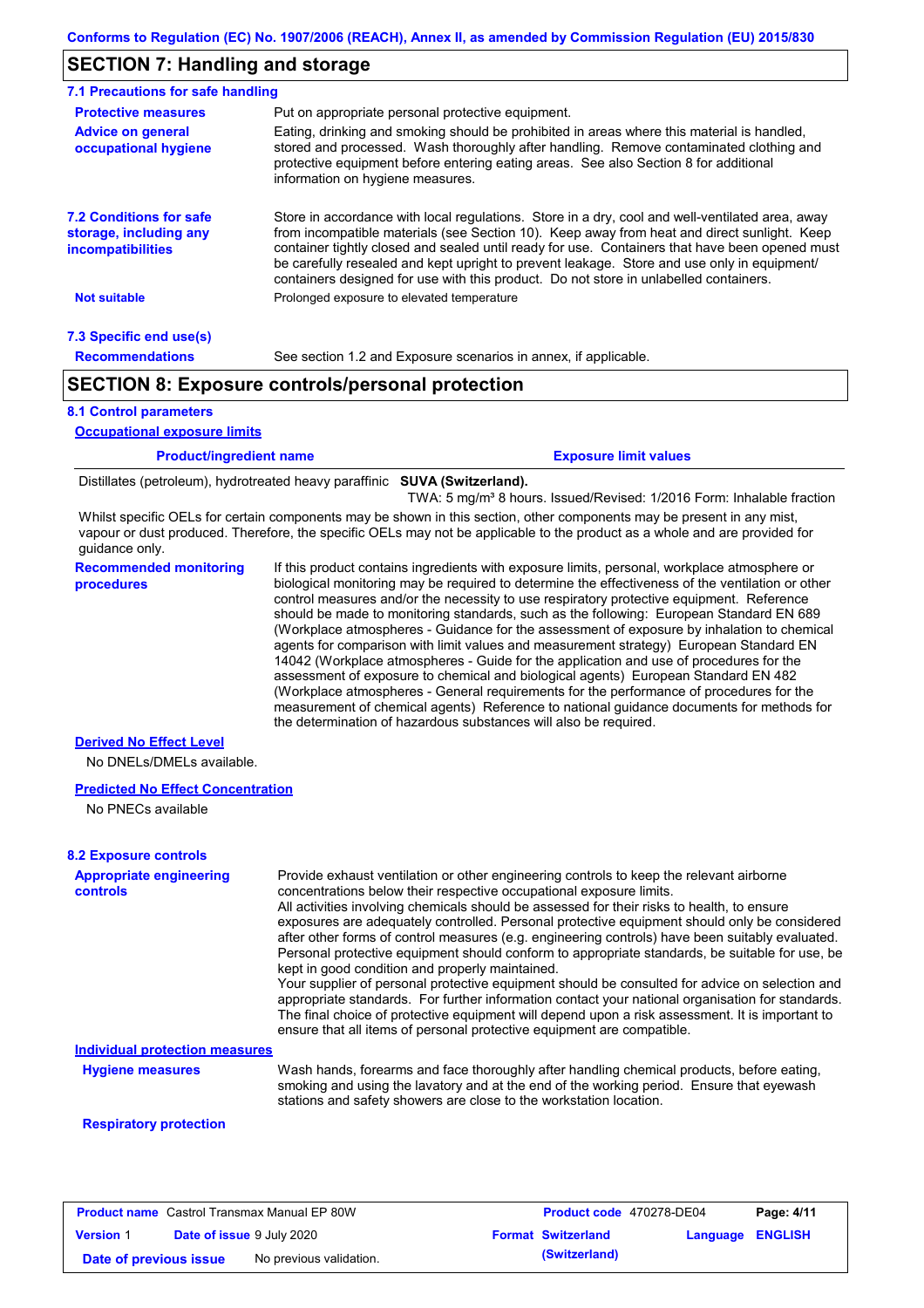# **SECTION 8: Exposure controls/personal protection**

|                            | In case of insufficient ventilation, wear suitable respiratory equipment.<br>The correct choice of respiratory protection depends upon the chemicals being handled, the<br>conditions of work and use, and the condition of the respiratory equipment. Safety procedures<br>should be developed for each intended application. Respiratory protection equipment should<br>therefore be chosen in consultation with the supplier/manufacturer and with a full assessment<br>of the working conditions.                                                                                                                                             |
|----------------------------|---------------------------------------------------------------------------------------------------------------------------------------------------------------------------------------------------------------------------------------------------------------------------------------------------------------------------------------------------------------------------------------------------------------------------------------------------------------------------------------------------------------------------------------------------------------------------------------------------------------------------------------------------|
| <b>Eye/face protection</b> | Safety glasses with side shields.                                                                                                                                                                                                                                                                                                                                                                                                                                                                                                                                                                                                                 |
| <b>Skin protection</b>     |                                                                                                                                                                                                                                                                                                                                                                                                                                                                                                                                                                                                                                                   |
| <b>Hand protection</b>     | <b>General Information:</b>                                                                                                                                                                                                                                                                                                                                                                                                                                                                                                                                                                                                                       |
|                            | Because specific work environments and material handling practices vary, safety procedures<br>should be developed for each intended application. The correct choice of protective gloves<br>depends upon the chemicals being handled, and the conditions of work and use. Most gloves<br>provide protection for only a limited time before they must be discarded and replaced (even the<br>best chemically resistant gloves will break down after repeated chemical exposures).                                                                                                                                                                  |
|                            | Gloves should be chosen in consultation with the supplier / manufacturer and taking account of<br>a full assessment of the working conditions.                                                                                                                                                                                                                                                                                                                                                                                                                                                                                                    |
|                            | Recommended: Nitrile gloves.<br><b>Breakthrough time:</b>                                                                                                                                                                                                                                                                                                                                                                                                                                                                                                                                                                                         |
|                            | Breakthrough time data are generated by glove manufacturers under laboratory test conditions<br>and represent how long a glove can be expected to provide effective permeation resistance. It<br>is important when following breakthrough time recommendations that actual workplace<br>conditions are taken into account. Always consult with your glove supplier for up-to-date<br>technical information on breakthrough times for the recommended glove type.<br>Our recommendations on the selection of gloves are as follows:                                                                                                                |
|                            | Continuous contact:                                                                                                                                                                                                                                                                                                                                                                                                                                                                                                                                                                                                                               |
|                            | Gloves with a minimum breakthrough time of 240 minutes, or >480 minutes if suitable gloves<br>can be obtained.<br>If suitable gloves are not available to offer that level of protection, gloves with shorter<br>breakthrough times may be acceptable as long as appropriate glove maintenance and<br>replacement regimes are determined and adhered to.                                                                                                                                                                                                                                                                                          |
|                            | Short-term / splash protection:                                                                                                                                                                                                                                                                                                                                                                                                                                                                                                                                                                                                                   |
|                            | Recommended breakthrough times as above.<br>It is recognised that for short-term, transient exposures, gloves with shorter breakthrough times<br>may commonly be used. Therefore, appropriate maintenance and replacement regimes must<br>be determined and rigorously followed.                                                                                                                                                                                                                                                                                                                                                                  |
|                            | <b>Glove Thickness:</b>                                                                                                                                                                                                                                                                                                                                                                                                                                                                                                                                                                                                                           |
|                            | For general applications, we recommend gloves with a thickness typically greater than 0.35 mm.                                                                                                                                                                                                                                                                                                                                                                                                                                                                                                                                                    |
|                            | It should be emphasised that glove thickness is not necessarily a good predictor of glove<br>resistance to a specific chemical, as the permeation efficiency of the glove will be dependent<br>on the exact composition of the glove material. Therefore, glove selection should also be based<br>on consideration of the task requirements and knowledge of breakthrough times.<br>Glove thickness may also vary depending on the glove manufacturer, the glove type and the<br>glove model. Therefore, the manufacturers' technical data should always be taken into account<br>to ensure selection of the most appropriate glove for the task. |
|                            | Note: Depending on the activity being conducted, gloves of varying thickness may be required<br>for specific tasks. For example:                                                                                                                                                                                                                                                                                                                                                                                                                                                                                                                  |
|                            | • Thinner gloves (down to 0.1 mm or less) may be required where a high degree of manual<br>dexterity is needed. However, these gloves are only likely to give short duration protection and<br>would normally be just for single use applications, then disposed of.                                                                                                                                                                                                                                                                                                                                                                              |
|                            | • Thicker gloves (up to 3 mm or more) may be required where there is a mechanical (as well<br>as a chemical) risk i.e. where there is abrasion or puncture potential.                                                                                                                                                                                                                                                                                                                                                                                                                                                                             |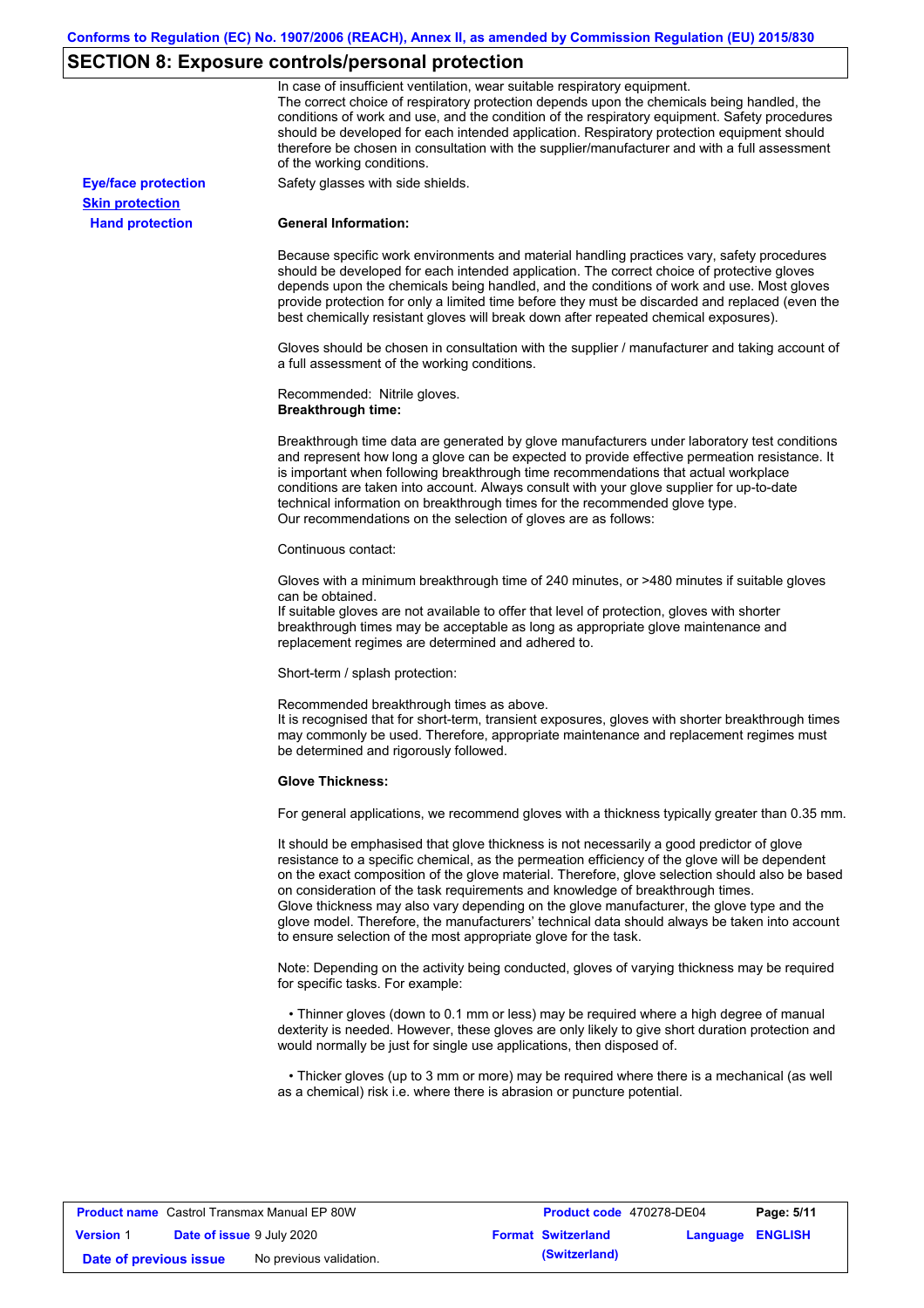# **SECTION 8: Exposure controls/personal protection**

| <b>Skin and body</b>                      | Use of protective clothing is good industrial practice.<br>Personal protective equipment for the body should be selected based on the task being<br>performed and the risks involved and should be approved by a specialist before handling this<br>product.<br>Cotton or polyester/cotton overalls will only provide protection against light superficial<br>contamination that will not soak through to the skin. Overalls should be laundered on a regular<br>basis. When the risk of skin exposure is high (e.g. when cleaning up spillages or if there is a<br>risk of splashing) then chemical resistant aprons and/or impervious chemical suits and boots<br>will be required. |
|-------------------------------------------|---------------------------------------------------------------------------------------------------------------------------------------------------------------------------------------------------------------------------------------------------------------------------------------------------------------------------------------------------------------------------------------------------------------------------------------------------------------------------------------------------------------------------------------------------------------------------------------------------------------------------------------------------------------------------------------|
| <b>Refer to standards:</b>                | Respiratory protection: EN 529<br>Gloves: EN 420, EN 374<br>Eye protection: EN 166<br>Filtering half-mask: EN 149<br>Filtering half-mask with valve: EN 405<br>Half-mask: EN 140 plus filter<br>Full-face mask: EN 136 plus filter<br>Particulate filters: EN 143<br>Gas/combined filters: EN 14387                                                                                                                                                                                                                                                                                                                                                                                   |
| <b>Environmental exposure</b><br>controls | Emissions from ventilation or work process equipment should be checked to ensure they<br>comply with the requirements of environmental protection legislation. In some cases, fume<br>scrubbers, filters or engineering modifications to the process equipment will be necessary to<br>reduce emissions to acceptable levels.                                                                                                                                                                                                                                                                                                                                                         |

# **SECTION 9: Physical and chemical properties**

### **9.1 Information on basic physical and chemical properties**

| <b>Appearance</b>                                      |                                                                                                                                            |
|--------------------------------------------------------|--------------------------------------------------------------------------------------------------------------------------------------------|
| <b>Physical state</b>                                  | Liquid.                                                                                                                                    |
| <b>Colour</b>                                          | Yellow. [Light]                                                                                                                            |
| <b>Odour</b>                                           | Not available.                                                                                                                             |
| <b>Odour threshold</b>                                 | Not available.                                                                                                                             |
| рH                                                     | Not available.                                                                                                                             |
| <b>Melting point/freezing point</b>                    | Not available.                                                                                                                             |
| Initial boiling point and boiling<br>range             | Not available.                                                                                                                             |
| <b>Pour point</b>                                      | $-39 °C$                                                                                                                                   |
| <b>Flash point</b>                                     | Open cup: >180°C (>356°F) [Cleveland.]                                                                                                     |
| <b>Evaporation rate</b>                                | Not available.                                                                                                                             |
| <b>Flammability (solid, gas)</b>                       | Not available.                                                                                                                             |
| <b>Upper/lower flammability or</b><br>explosive limits | Not available.                                                                                                                             |
| <b>Vapour pressure</b>                                 | Not available.                                                                                                                             |
| <b>Vapour density</b>                                  | Not available.                                                                                                                             |
| <b>Relative density</b>                                | Not available.                                                                                                                             |
| <b>Density</b>                                         | $<$ 1000 kg/m <sup>3</sup> (<1 g/cm <sup>3</sup> ) at 15 <sup>°</sup> C                                                                    |
| <b>Solubility(ies)</b>                                 | insoluble in water.                                                                                                                        |
| <b>Partition coefficient: n-octanol/</b><br>water      | Not available.                                                                                                                             |
| <b>Auto-ignition temperature</b>                       | Not available.                                                                                                                             |
| <b>Decomposition temperature</b>                       | Not available.                                                                                                                             |
| <b>Viscosity</b>                                       | Kinematic: 77.33 mm <sup>2</sup> /s (77.33 cSt) at 40 $\degree$ C<br>Kinematic: 9.5 to 10.5 mm <sup>2</sup> /s (9.5 to 10.5 cSt) at 100 °C |
| <b>Explosive properties</b>                            | Not available.                                                                                                                             |
| <b>Oxidising properties</b>                            | Not available.                                                                                                                             |
|                                                        |                                                                                                                                            |

#### **9.2 Other information**

No additional information.

| <b>Product name</b> Castrol Transmax Manual EP 80W |                                  |                         | <b>Product code</b> 470278-DE04 |                           | Page: 6/11              |  |
|----------------------------------------------------|----------------------------------|-------------------------|---------------------------------|---------------------------|-------------------------|--|
| <b>Version 1</b>                                   | <b>Date of issue 9 July 2020</b> |                         |                                 | <b>Format Switzerland</b> | <b>Language ENGLISH</b> |  |
| Date of previous issue                             |                                  | No previous validation. |                                 | (Switzerland)             |                         |  |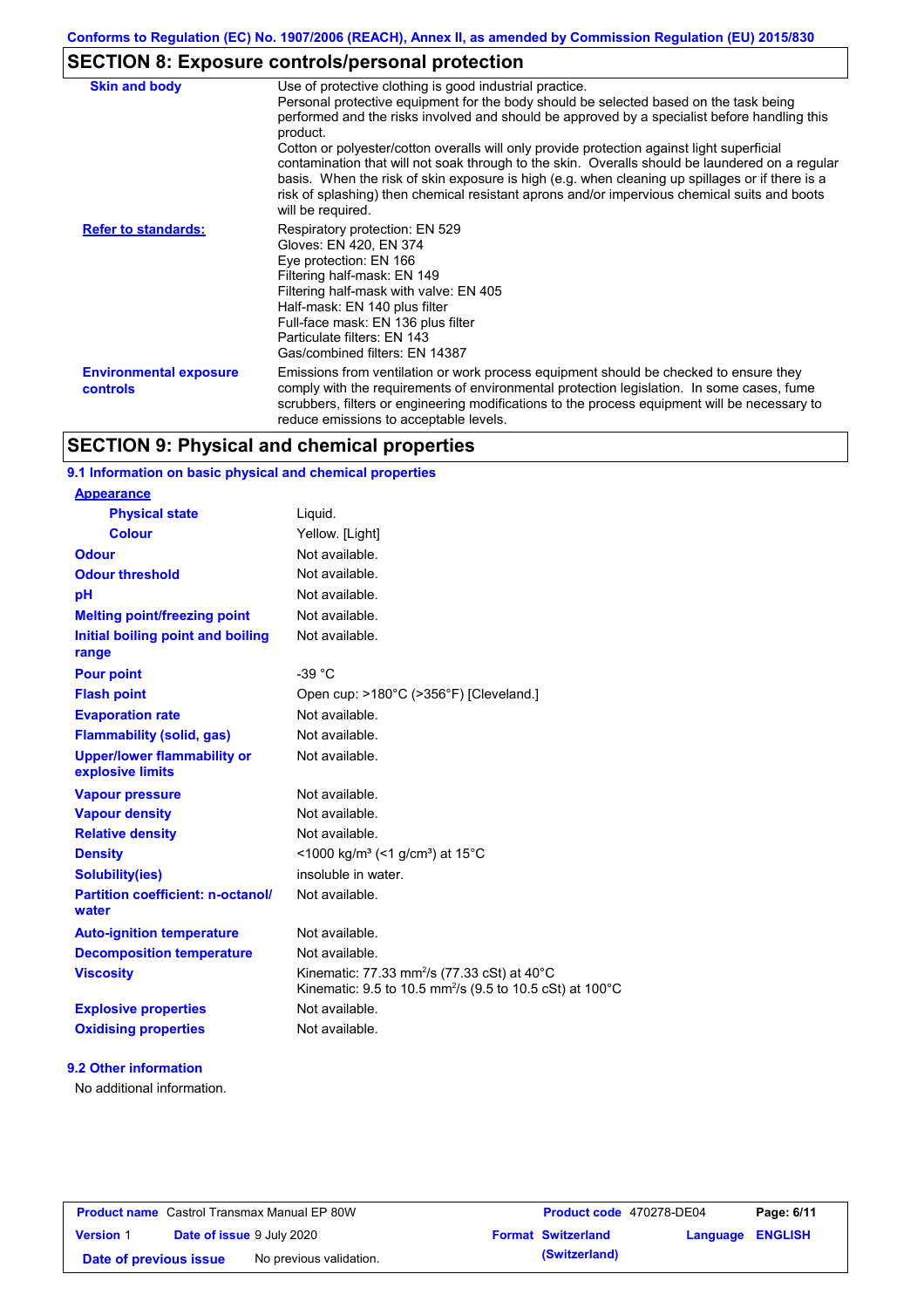| <b>SECTION 10: Stability and reactivity</b>       |                                                                                                                                                                         |  |  |  |
|---------------------------------------------------|-------------------------------------------------------------------------------------------------------------------------------------------------------------------------|--|--|--|
| <b>10.1 Reactivity</b>                            | No specific test data available for this product. Refer to Conditions to avoid and Incompatible<br>materials for additional information.                                |  |  |  |
| <b>10.2 Chemical stability</b>                    | The product is stable.                                                                                                                                                  |  |  |  |
| <b>10.3 Possibility of</b><br>hazardous reactions | Under normal conditions of storage and use, hazardous reactions will not occur.<br>Under normal conditions of storage and use, hazardous polymerisation will not occur. |  |  |  |
| <b>10.4 Conditions to avoid</b>                   | Avoid all possible sources of ignition (spark or flame).                                                                                                                |  |  |  |
| <b>10.5 Incompatible materials</b>                | Reactive or incompatible with the following materials: oxidising materials.                                                                                             |  |  |  |
| <b>10.6 Hazardous</b><br>decomposition products   | Under normal conditions of storage and use, hazardous decomposition products should not be<br>produced.                                                                 |  |  |  |

# **SECTION 11: Toxicological information**

| 11.1 Information on toxicological effects          |                                                                                                                             |
|----------------------------------------------------|-----------------------------------------------------------------------------------------------------------------------------|
| <b>Acute toxicity estimates</b>                    |                                                                                                                             |
| Not available.                                     |                                                                                                                             |
| <b>Information on likely</b><br>routes of exposure | Routes of entry anticipated: Dermal, Inhalation.                                                                            |
| <b>Potential acute health effects</b>              |                                                                                                                             |
| <b>Inhalation</b>                                  | Vapour inhalation under ambient conditions is not normally a problem due to low vapour<br>pressure.                         |
| <b>Ingestion</b>                                   | No known significant effects or critical hazards.                                                                           |
| <b>Skin contact</b>                                | Defatting to the skin. May cause skin dryness and irritation.                                                               |
| <b>Eye contact</b>                                 | No known significant effects or critical hazards.                                                                           |
|                                                    | Symptoms related to the physical, chemical and toxicological characteristics                                                |
| <b>Inhalation</b>                                  | May be harmful by inhalation if exposure to vapour, mists or fumes resulting from thermal<br>decomposition products occurs. |
| <b>Ingestion</b>                                   | No specific data.                                                                                                           |
| <b>Skin contact</b>                                | Adverse symptoms may include the following:<br>irritation<br>dryness<br>cracking                                            |
| <b>Eye contact</b>                                 | No specific data.                                                                                                           |
|                                                    | Delayed and immediate effects as well as chronic effects from short and long-term exposure                                  |
| <b>Inhalation</b>                                  | Overexposure to the inhalation of airborne droplets or aerosols may cause irritation of the<br>respiratory tract.           |
| <b>Ingestion</b>                                   | Ingestion of large quantities may cause nausea and diarrhoea.                                                               |
| <b>Skin contact</b>                                | Prolonged or repeated contact can defat the skin and lead to irritation and/or dermatitis.                                  |
| <b>Eye contact</b>                                 | Potential risk of transient stinging or redness if accidental eye contact occurs.                                           |
| <b>Potential chronic health effects</b>            |                                                                                                                             |
| <b>General</b>                                     | No known significant effects or critical hazards.                                                                           |
| <b>Carcinogenicity</b>                             | No known significant effects or critical hazards.                                                                           |
| <b>Mutagenicity</b>                                | No known significant effects or critical hazards.                                                                           |
| <b>Developmental effects</b>                       | No known significant effects or critical hazards.                                                                           |
| <b>Fertility effects</b>                           | No known significant effects or critical hazards.                                                                           |

# **SECTION 12: Ecological information**

#### **12.1 Toxicity**

**Environmental hazards** Not classified as dangerous

#### **12.2 Persistence and degradability**

Expected to be biodegradable.

#### **12.3 Bioaccumulative potential**

This product is not expected to bioaccumulate through food chains in the environment.

| <b>Product name</b> Castrol Transmax Manual EP 80W |                                  | Product code 470278-DE04 |                           | Page: 7/11       |  |
|----------------------------------------------------|----------------------------------|--------------------------|---------------------------|------------------|--|
| <b>Version 1</b>                                   | <b>Date of issue 9 July 2020</b> |                          | <b>Format Switzerland</b> | Language ENGLISH |  |
| Date of previous issue                             |                                  | No previous validation.  | (Switzerland)             |                  |  |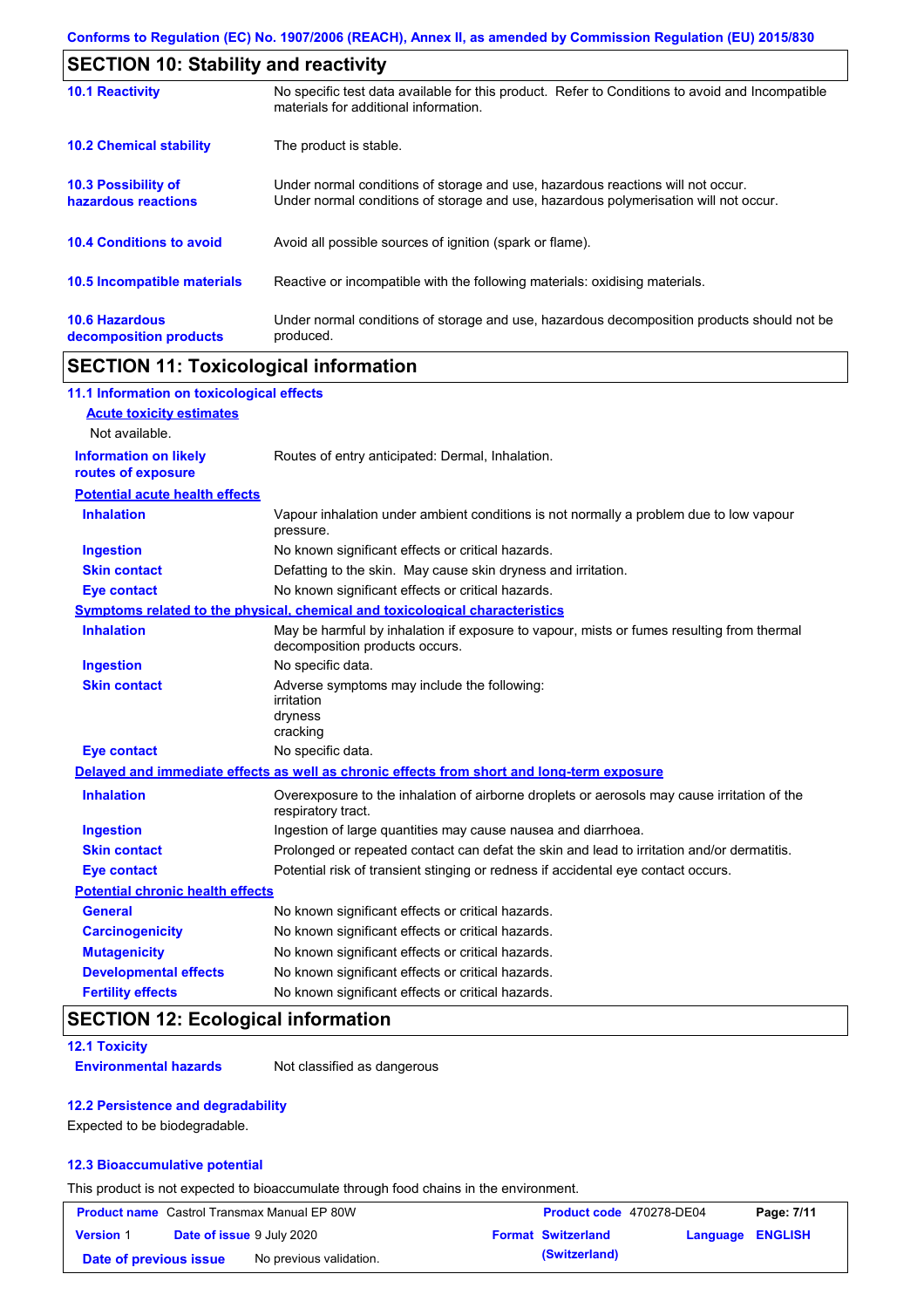## **SECTION 12: Ecological information**

| <b>12.4 Mobility in soil</b>                            |                                                                      |
|---------------------------------------------------------|----------------------------------------------------------------------|
| <b>Soil/water partition</b><br><b>coefficient (Koc)</b> | Not available.                                                       |
| <b>Mobility</b>                                         | Spillages may penetrate the soil causing ground water contamination. |

#### **12.5 Results of PBT and vPvB assessment**

Product does not meet the criteria for PBT or vPvB according to Regulation (EC) No. 1907/2006, Annex XIII.

| 12.6 Other adverse effects          |                                                                                                                           |
|-------------------------------------|---------------------------------------------------------------------------------------------------------------------------|
| <b>Other ecological information</b> | Spills may form a film on water surfaces causing physical damage to organisms. Oxygen<br>transfer could also be impaired. |
|                                     |                                                                                                                           |

## **SECTION 13: Disposal considerations**

### **13.1 Waste treatment methods**

### **Product**

**Methods of disposal**

Where possible, arrange for product to be recycled. Dispose of via an authorised person/ licensed waste disposal contractor in accordance with local regulations.

#### **Hazardous waste** Yes.

**European waste catalogue (EWC)**

| Waste code | <b>Waste designation</b>                                        |
|------------|-----------------------------------------------------------------|
| 13 02 05*  | mineral-based non-chlorinated engine, gear and lubricating oils |

However, deviation from the intended use and/or the presence of any potential contaminants may require an alternative waste disposal code to be assigned by the end user.

#### **Packaging**

|                            | licensed waste disposal contractor in accordance with local regulations.                                                                                                                                                                |
|----------------------------|-----------------------------------------------------------------------------------------------------------------------------------------------------------------------------------------------------------------------------------------|
| <b>Special precautions</b> | This material and its container must be disposed of in a safe way. Empty containers or liners<br>may retain some product residues. Avoid dispersal of spilt material and runoff and contact with<br>soil, waterways, drains and sewers. |
| <b>References</b>          | Commission 2014/955/EU<br>Directive 2008/98/EC                                                                                                                                                                                          |

# **SECTION 14: Transport information**

|                                                | <b>ADR/RID</b> | <b>ADN</b>     | <b>IMDG</b>    | <b>IATA</b>    |
|------------------------------------------------|----------------|----------------|----------------|----------------|
| 14.1 UN number                                 | Not regulated. | Not regulated. | Not regulated. | Not regulated. |
| 14.2 UN proper<br>shipping name                |                |                | -              |                |
| <b>14.3 Transport</b><br>hazard class(es)      |                |                |                |                |
| 14.4 Packing<br>group                          |                |                |                |                |
| 14.5<br><b>Environmental</b><br><b>hazards</b> | No.            | No.            | No.            | No.            |
| <b>Additional</b><br>information               |                |                |                |                |

**14.6 Special precautions for user** Not available.

**14.7 Transport in bulk according to Annex II of Marpol and the IBC Code** Not available.

| <b>Product name</b> Castrol Transmax Manual EP 80W |                                  | <b>Product code</b> 470278-DE04 |  | Page: 8/11                |                  |  |
|----------------------------------------------------|----------------------------------|---------------------------------|--|---------------------------|------------------|--|
| <b>Version 1</b>                                   | <b>Date of issue 9 July 2020</b> |                                 |  | <b>Format Switzerland</b> | Language ENGLISH |  |
| Date of previous issue                             |                                  | No previous validation.         |  | (Switzerland)             |                  |  |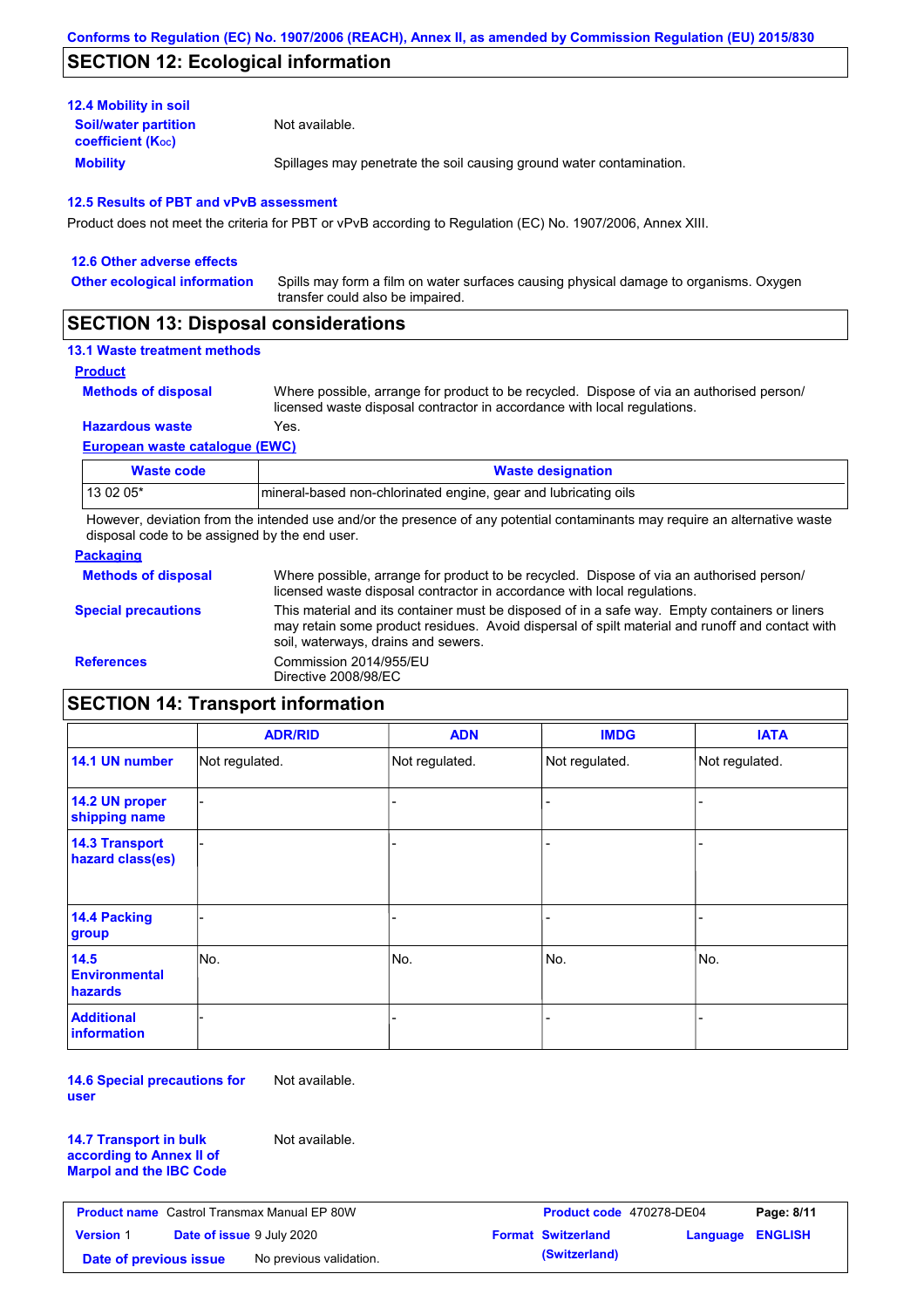# **SECTION 15: Regulatory information**

|                                                                 | 15.1 Safety, health and environmental regulations/legislation specific for the substance or mixture                            |
|-----------------------------------------------------------------|--------------------------------------------------------------------------------------------------------------------------------|
| EU Regulation (EC) No. 1907/2006 (REACH)                        |                                                                                                                                |
| Annex XIV - List of substances subject to authorisation         |                                                                                                                                |
| <b>Annex XIV</b>                                                |                                                                                                                                |
| None of the components are listed.                              |                                                                                                                                |
| <b>Substances of very high concern</b>                          |                                                                                                                                |
| None of the components are listed.                              |                                                                                                                                |
| <b>Other regulations</b>                                        |                                                                                                                                |
| <b>REACH Status</b>                                             | The company, as identified in Section 1, sells this product in the EU in compliance with the<br>current requirements of REACH. |
| <b>United States inventory</b><br>(TSCA 8b)                     | All components are active or exempted.                                                                                         |
| <b>Australia inventory (AICS)</b>                               | All components are listed or exempted.                                                                                         |
| <b>Canada inventory</b>                                         | All components are listed or exempted.                                                                                         |
| <b>China inventory (IECSC)</b>                                  | All components are listed or exempted.                                                                                         |
| <b>Japan inventory (ENCS)</b>                                   | All components are listed or exempted.                                                                                         |
| <b>Korea inventory (KECI)</b>                                   | All components are listed or exempted.                                                                                         |
| <b>Philippines inventory</b><br>(PICCS)                         | All components are listed or exempted.                                                                                         |
| <b>Taiwan Chemical</b><br><b>Substances Inventory</b><br>(TCSI) | All components are listed or exempted.                                                                                         |
| Ozone depleting substances (1005/2009/EU)<br>Not listed.        |                                                                                                                                |
|                                                                 |                                                                                                                                |
| Prior Informed Consent (PIC) (649/2012/EU)                      |                                                                                                                                |
| Not listed.                                                     |                                                                                                                                |
| EU - Water framework directive - Priority substances            |                                                                                                                                |
| None of the components are listed.                              |                                                                                                                                |
| <b>Seveso Directive</b>                                         |                                                                                                                                |
| This product is not controlled under the Seveso Directive.      |                                                                                                                                |
| <b>National requiations</b>                                     |                                                                                                                                |
|                                                                 |                                                                                                                                |

| <b>15.2 Chemical safety</b> | A Chemical Safety Assessment has been carried out for one or more of the substances within  |
|-----------------------------|---------------------------------------------------------------------------------------------|
| assessment                  | this mixture. A Chemical Safety Assessment has not been carried out for the mixture itself. |

# **SECTION 16: Other information**

| <b>Abbreviations and acronyms</b> |                                                    | ADN = European Provisions concerning the International Carriage of Dangerous Goods by<br>Inland Waterway<br>ADR = The European Agreement concerning the International Carriage of Dangerous Goods by<br>Road<br>ATE = Acute Toxicity Estimate<br><b>BCF</b> = Bioconcentration Factor<br>CAS = Chemical Abstracts Service<br>CLP = Classification, Labelling and Packaging Regulation [Regulation (EC) No. 1272/2008]<br>CSA = Chemical Safety Assessment<br>CSR = Chemical Safety Report<br><b>DMEL = Derived Minimal Effect Level</b><br>DNEL = Derived No Effect Level<br>EINECS = European Inventory of Existing Commercial chemical Substances<br>ES = Exposure Scenario<br>EUH statement = CLP-specific Hazard statement<br>EWC = European Waste Catalogue<br>GHS = Globally Harmonized System of Classification and Labelling of Chemicals<br>IATA = International Air Transport Association<br>IBC = Intermediate Bulk Container<br>IMDG = International Maritime Dangerous Goods<br>LogPow = logarithm of the octanol/water partition coefficient |                           |                          |          |                |  |
|-----------------------------------|----------------------------------------------------|------------------------------------------------------------------------------------------------------------------------------------------------------------------------------------------------------------------------------------------------------------------------------------------------------------------------------------------------------------------------------------------------------------------------------------------------------------------------------------------------------------------------------------------------------------------------------------------------------------------------------------------------------------------------------------------------------------------------------------------------------------------------------------------------------------------------------------------------------------------------------------------------------------------------------------------------------------------------------------------------------------------------------------------------------------|---------------------------|--------------------------|----------|----------------|--|
|                                   |                                                    | MARPOL = International Convention for the Prevention of Pollution From Ships, 1973 as<br>modified by the Protocol of 1978. ("Marpol" = marine pollution)<br>OECD = Organisation for Economic Co-operation and Development                                                                                                                                                                                                                                                                                                                                                                                                                                                                                                                                                                                                                                                                                                                                                                                                                                  |                           |                          |          |                |  |
|                                   | <b>Product name</b> Castrol Transmax Manual EP 80W |                                                                                                                                                                                                                                                                                                                                                                                                                                                                                                                                                                                                                                                                                                                                                                                                                                                                                                                                                                                                                                                            |                           | Product code 470278-DE04 |          | Page: 9/11     |  |
| <b>Version 1</b>                  | <b>Date of issue 9 July 2020</b>                   |                                                                                                                                                                                                                                                                                                                                                                                                                                                                                                                                                                                                                                                                                                                                                                                                                                                                                                                                                                                                                                                            | <b>Format Switzerland</b> |                          | Language | <b>ENGLISH</b> |  |

**Date of previous issue** No previous validation. **(Switzerland)**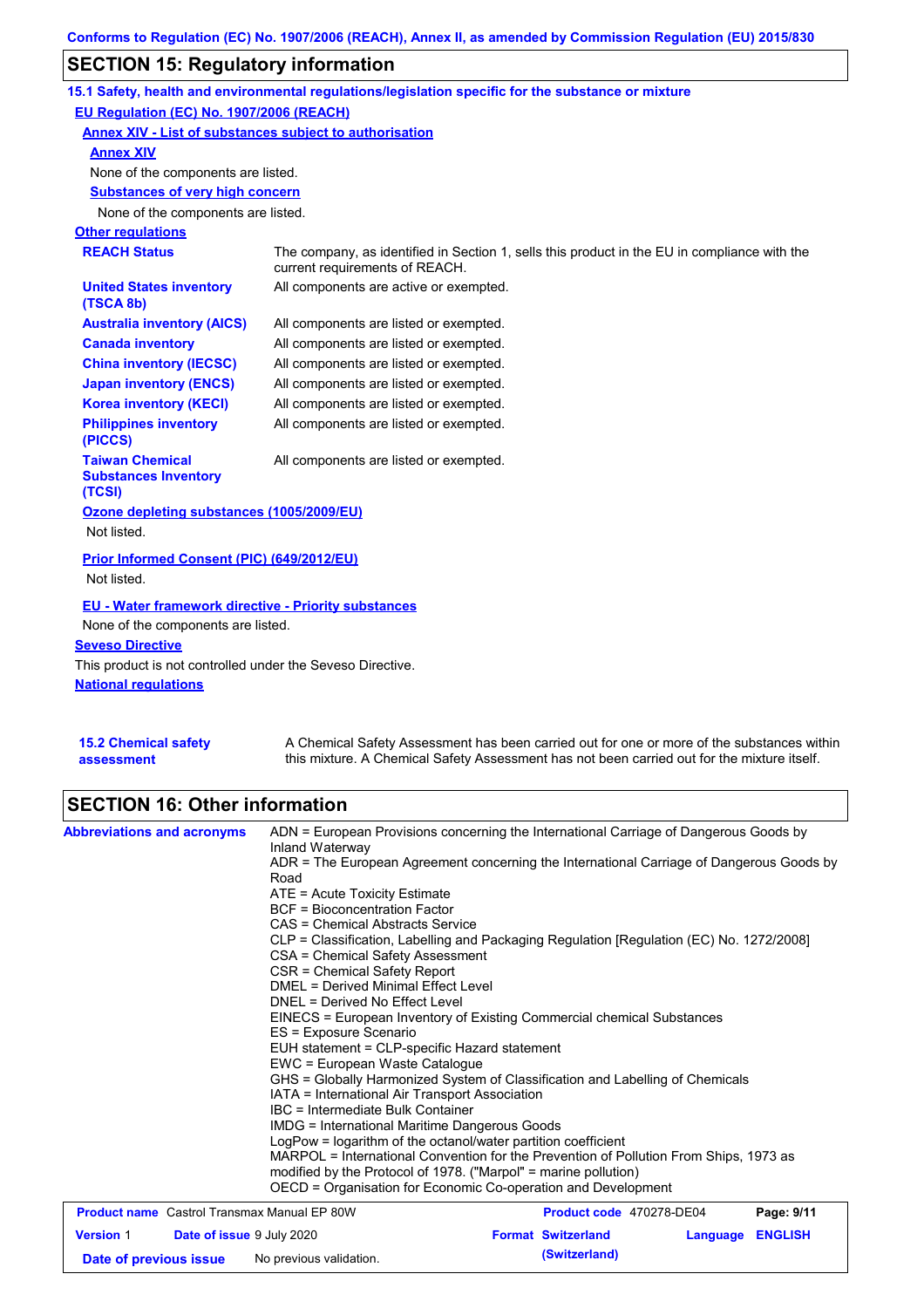## **SECTION 16: Other information**

PBT = Persistent, Bioaccumulative and Toxic PNEC = Predicted No Effect Concentration REACH = Registration, Evaluation, Authorisation and Restriction of Chemicals Regulation [Regulation (EC) No. 1907/2006] RID = The Regulations concerning the International Carriage of Dangerous Goods by Rail RRN = REACH Registration Number SADT = Self-Accelerating Decomposition Temperature SVHC = Substances of Very High Concern STOT-RE = Specific Target Organ Toxicity - Repeated Exposure STOT-SE = Specific Target Organ Toxicity - Single Exposure TWA = Time weighted average UN = United Nations UVCB = Complex hydrocarbon substance VOC = Volatile Organic Compound vPvB = Very Persistent and Very Bioaccumulative Varies = may contain one or more of the following 64741-88-4 / RRN 01-2119488706-23, 64741-89-5 / RRN 01-2119487067-30, 64741-95-3 / RRN 01-2119487081-40, 64741-96-4/ RRN 01-2119483621-38, 64742-01-4 / RRN 01-2119488707-21, 64742-44-5 / RRN 01-2119985177-24, 64742-45-6, 64742-52-5 / RRN 01-2119467170-45, 64742-53-6 / RRN 01-2119480375-34, 64742-54-7 / RRN 01-2119484627-25, 64742-55-8 / RRN 01-2119487077-29, 64742-56-9 / RRN 01-2119480132-48, 64742-57-0 / RRN 01-2119489287-22, 64742-58-1, 64742-62-7 / RRN 01-2119480472-38, 64742-63-8, 64742-65-0 / RRN 01-2119471299-27, 64742-70-7 / RRN 01-2119487080-42, 72623-85-9 / RRN 01-2119555262-43, 72623-86-0 / RRN 01-2119474878-16, 72623-87-1 / RRN 01-2119474889-13

#### **Procedure used to derive the classification according to Regulation (EC) No. 1272/2008 [CLP/GHS]**

| <b>Classification</b>                                  |                            | <b>Justification</b> |
|--------------------------------------------------------|----------------------------|----------------------|
| Not classified.                                        |                            |                      |
| <b>Full text of abbreviated H</b><br><b>statements</b> | Not applicable.            |                      |
| <b>Full text of classifications</b><br>[CLP/GHS]       | Not applicable.            |                      |
| <b>History</b>                                         |                            |                      |
| Date of issue/ Date of<br>revision                     | 09/07/2020.                |                      |
| Date of previous issue                                 | No previous validation.    |                      |
| <b>Prepared by</b>                                     | <b>Product Stewardship</b> |                      |

**Indicates information that has changed from previously issued version.**

#### **Notice to reader**

All reasonably practicable steps have been taken to ensure this data sheet and the health, safety and environmental information contained in it is accurate as of the date specified below. No warranty or representation, express or implied is made as to the accuracy or completeness of the data and information in this data sheet.

The data and advice given apply when the product is sold for the stated application or applications. You should not use the product other than for the stated application or applications without seeking advice from BP Group.

It is the user's obligation to evaluate and use this product safely and to comply with all applicable laws and regulations. The BP Group shall not be responsible for any damage or injury resulting from use, other than the stated product use of the material, from any failure to adhere to recommendations, or from any hazards inherent in the nature of the material. Purchasers of the product for supply to a third party for use at work, have a duty to take all necessary steps to ensure that any person handling or using the product is provided with the information in this sheet. Employers have a duty to tell employees and others who may be affected of any hazards described in this sheet and of any precautions that should be taken. You can contact the BP Group to ensure that this document is the most current available. Alteration of this document is strictly prohibited.

| <b>Product name</b> Castrol Transmax Manual EP 80W |                                  | <b>Product code</b> 470278-DE04 |  | Page: 10/11               |                         |  |
|----------------------------------------------------|----------------------------------|---------------------------------|--|---------------------------|-------------------------|--|
| <b>Version 1</b>                                   | <b>Date of issue 9 July 2020</b> |                                 |  | <b>Format Switzerland</b> | <b>Language ENGLISH</b> |  |
| Date of previous issue                             |                                  | No previous validation.         |  | (Switzerland)             |                         |  |